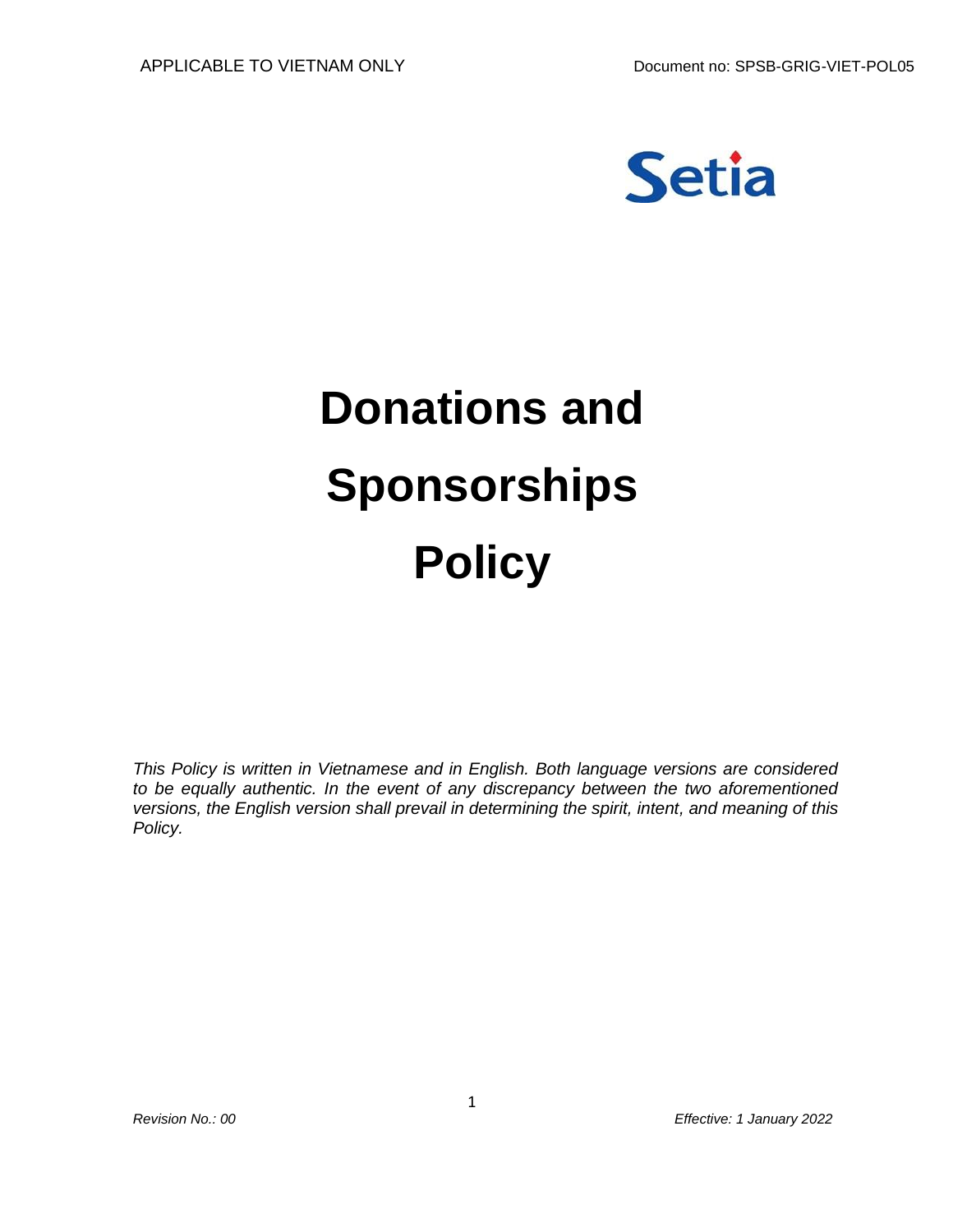#### **1 S P Setia's Donations and Sponsorships Policy**

- 1.1. This policy governs donations made by S P Setia, Employees, Directors or Third Parties acting in a business capacity for and on behalf of S P Setia (the **Policy**). This Policy also sets out the circumstances in which S P Setia may make sponsorships to individuals or entities, including in relation to events.
- 1.2. This Policy should be read in conjunction with S P Setia's Anti-Bribery and Corruption Policy, S P Setia's Code of Conduct and Business Ethics.

#### **2 Defined Terms**

- 2.1. **Director** means a Director appointed to a Board of Directors of S P Setia and in relation to Vietnam only, Director means (i) member of member's council for S P Setia's presence in Vietnam in form of limited liability company, or (ii) member of board of management or member of the executive committee for S P Setia's presence in Vietnam in form of joint stock company, or (iii) director or general director as appointed by S P Setia as the sole owner, or by the members' council or by the board of management of the entity in the form of limited liability company or joint stock company, respectively.
- 2.2. **Employee** means any individual working at any level or grade under the management, operation and supervision of S P Setia regardless of the name of the agreement between the parties, including officers, senior managers, trainees, secondees, agency staff, of S P Setia, whether full-time, part-time, permanent, fixed-term or temporary.
- 2.3. **Integrity and Governance Unit** or **IGU** means the integrity and governance unit of S P Setia which has the primary and day-to-day responsibility for implementing and overseeing this Policy, and for monitoring its use and effectiveness.
- 2.4. **Head** means, in relation to an Employee, the head of a department, head of a business unit, Director, General Director, and where applicable as the context may require, a Divisional General Manager, an Executive Vice President, a Senior Executive Vice President, Chief Operating Officer or Chief Executive Officer, Chief Operating Officer of S P Setia or Chief Executive Officer of S P Setia, within the Employee's reporting line.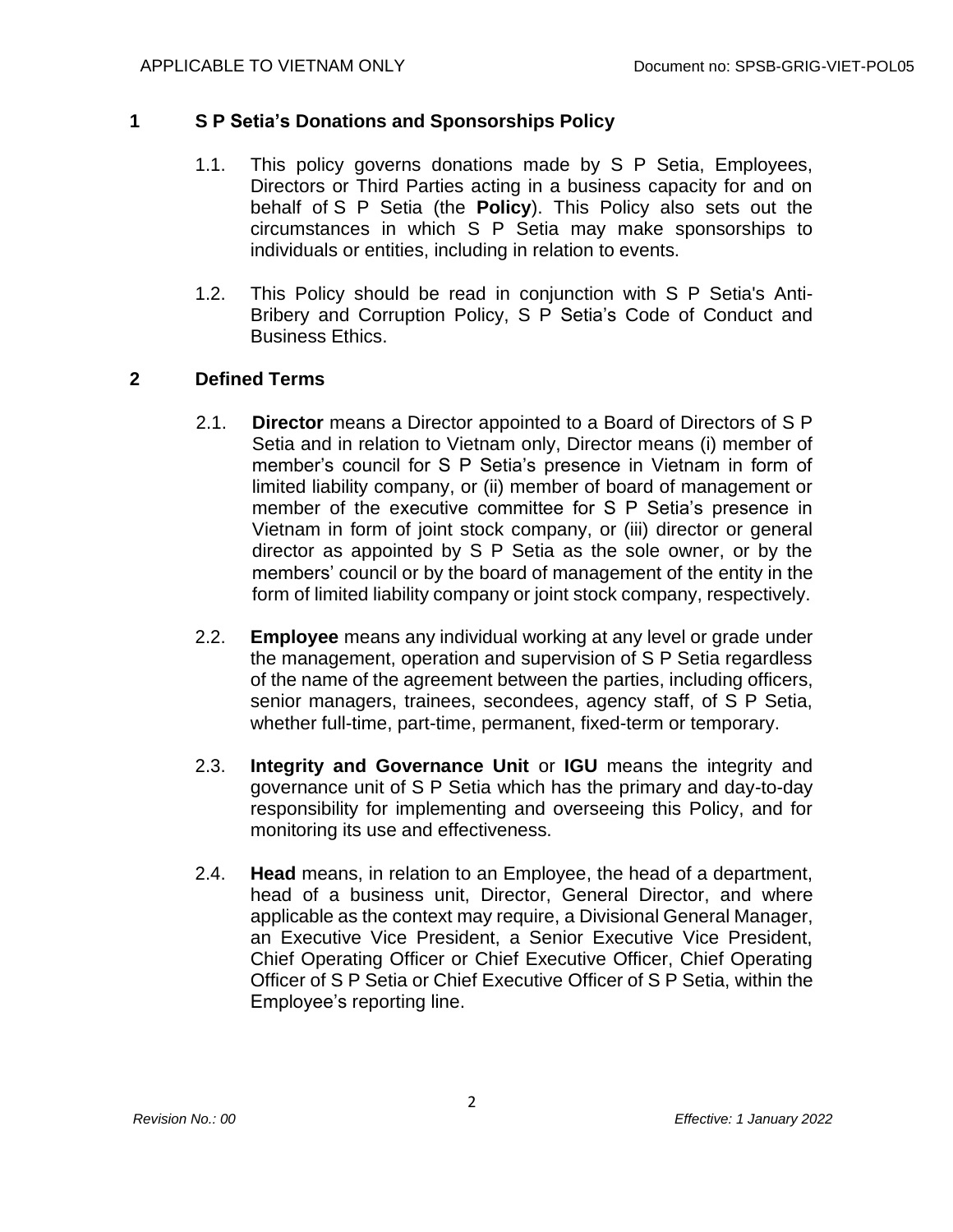- 2.5. **Public Official** means an individual who: (i) holds a legislative, administrative or judicial position of any kind; or (ii) who performs public duties or exercises a public function for or on behalf of a country or territory (or subdivision thereof) or for any public agency or enterprise (including government linked companies and enterprises, and state-owned or state-controlled companies and enterprises); or (iii) is an official or an agent of a public international organisation (such as the United Nations or similar body).
- 2.6. **Sponsorship Register** is a register to be implemented and maintained by the IGU for the purpose of this Policy.
- 2.7. **S P Setia** means S P Setia Berhad and its subsidiaries and any business which is directly or indirectly (i) wholly or majority owned; or (ii) controlled; or (iii) managed by S P Setia Berhad, details of which are available at: https://www.spsetia.com/enus/corporate/business-performance/investor-relations.
- 2.8. **Third Party / Third Parties** includes anyone who at any time performs (or who is intended to perform) services for or on behalf of any entity in S P Setia, including anyone who is engaged (by contract or otherwise) or paid to represent any entity in S P Setia such as suppliers, distributors, business contacts, agents, representatives, intermediaries, middlemen, introducers, sponsors, consultants, contractors, advisers, and potentially Public Officials.
- 2.9. **You** or **Your** means any person subject to this Policy.

### **3 Political Donations**

- 3.1. S P Setia, its Employees, Directors or Third Parties are not permitted, under any circumstances, to make donations (in cash or in kind) in respect of any political activities, including donations to political candidates, political officials, political parties or political fund organizations on behalf of S P Setia. In kind contributions could include participation in political campaigns during paid working hours and / or the use of administrative support, S P Setia facilities, equipment and supplies.
- 3.2. If you become aware or have reason to suspect that an Employee or Director of S P Setia or a Third Party may have made or may intend to make a political donation on behalf of S P Setia, this must be reported to the IGU.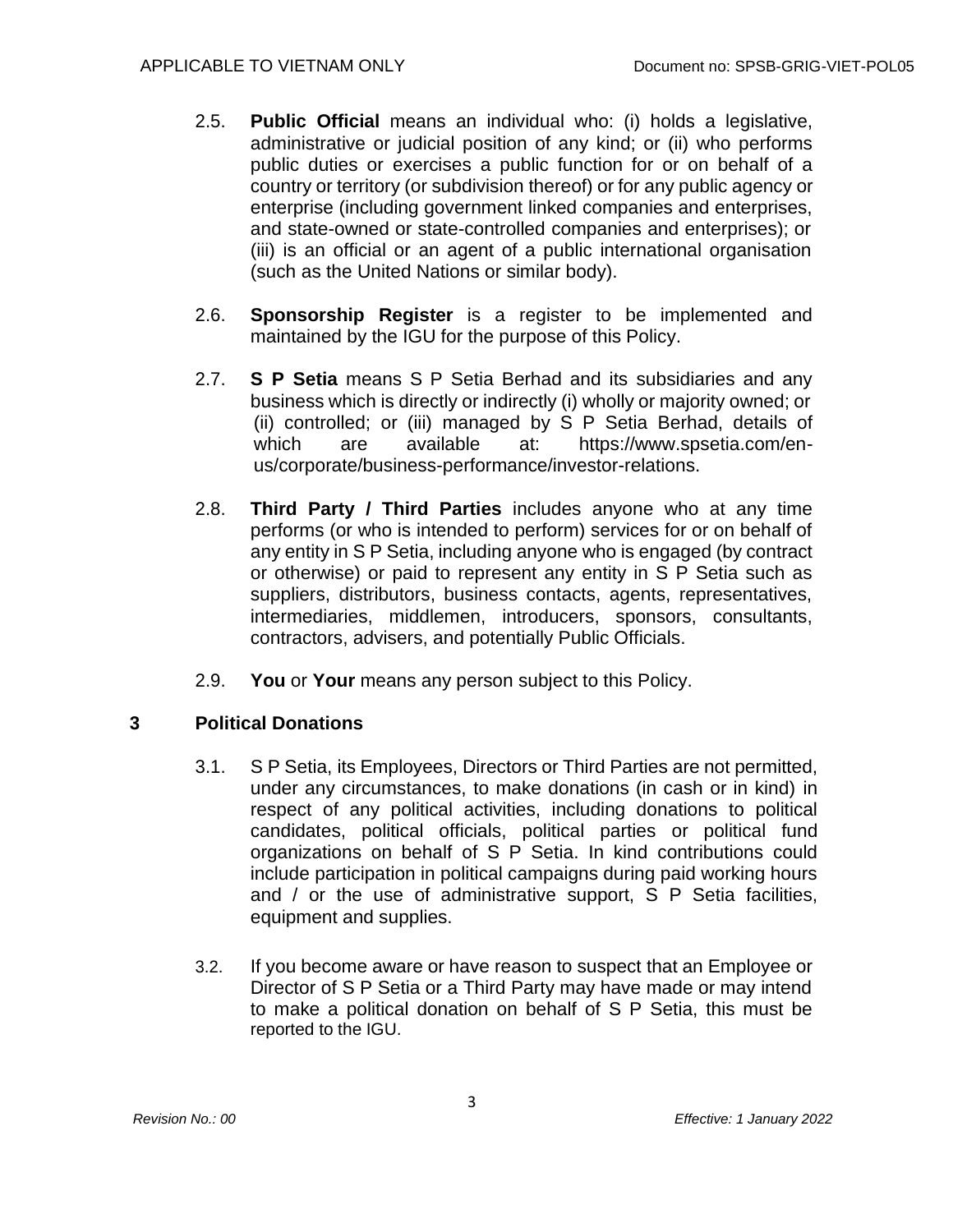- 3.3. Notwithstanding the above prohibition, all Employees and Directors of S P Setia and Third Parties remain entitled to participate in the political process in their individual capacity and not as a representative of S P Setia. Any decision to do so is entirely personal and voluntary and is a private matter.
- 3.4. When engaged in political activities, all Employees and Directors of S P Setia and Third Parties are expected to do so as private individuals, and at all times must make it clear that their views and actions are their own, and not those of S P Setia.
- 3.5. Employees and Directors of S P Setia and Third Parties must not use their position within S P Setia to coerce or pressure other Employees or Directors or Third Parties to make contributions to or support or oppose any political candidates, political officials, or political parties.

### **4 Charitable Donations**

- 4.1. S P Setia is proud of its strong commitment to the communities in which it operates. While charitable contributions are encouraged, all contributions must be made in accordance with our high ethical standards and in compliance with all applicable laws.
- 4.2. Charities regularly have connections to Public Officials and current or prospective business partners and vendors. In some circumstances, there is therefore a risk that charitable donations can be intended to improperly influence certain individuals or entities who have a connection to the charity in question. As such, charitable donations are a potential risk area for violations of S P Setia's Anti-Bribery and Corruption Policy.
- 4.3. In particular, charitable donations made by S P Setia in its own name should be made with the following objectives in mind:
	- (a) Performing initiatives which cater for the relief of distress amongst individuals and/or organisations affected by epidemics of diseases, natural disasters or other similar emergencies.
	- (b) Providing assistance in meeting the needs of individuals who are underprivileged, disabled, poverty stricken or critically ill.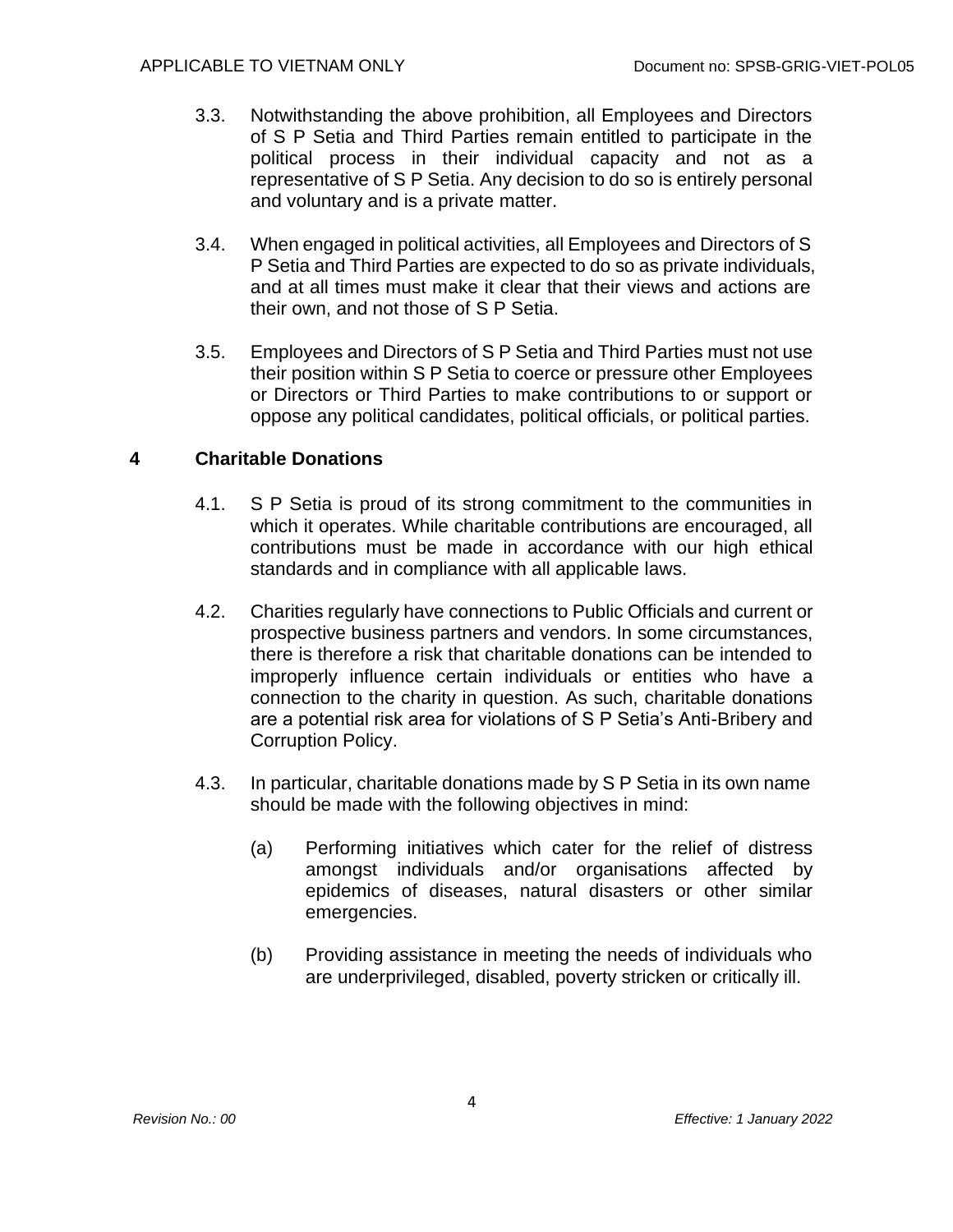- 4.4. In addition to the charitable activities set out above, S P Setia may on occasion make donations to an independent charitable foundation, S P Setia Foundation, a registered trust in Malaysia under the Trustees Incorporation Act 1952 (the **Foundation**) to the extent permitted by Vietnamese law. The trustees of the Foundation are regulated by the terms of the trust.
- 4.5. S P Setia may from time to time organise a function in order to raise funds to be paid to the Foundation. All proceeds raised at the function will be paid to the Foundation to the extent permitted by Vietnamese law and will not be used by S P Setia for any other purpose. S P Setia shall not request or expect that attendees make donations at the function in exchange for any business favour or benefit from S P Setia.
- 4.6. A charitable donation should never be made if:
	- (a) It is an indirect way of conferring a personal benefit on a Public Official, Third Parties, politicians, political party or its official or, the respective family members, relatives, representatives and/or business partners of any Public Official, Third Parties, politicians or political party official.
	- (b) There is an expectation that something will be given in exchange (for example a purchasing or other decision affecting S P Setia's interests).
	- (c) It is made as part of a bid for a contract.
	- (d) It is not given directly in good faith and is not reasonable in value and frequency.
	- (e) It is not in compliance with applicable laws, rules and regulations.
	- (f) It is not given in an open and transparent manner.
	- (g) The receiving organization has not had satisfactory due diligence checks and searches carried out on it by S P Setia to confirm that the receiving organization is a valid organization and will use the charitable donation in accordance with the objectives as set out in this policy (and in particular, paragraph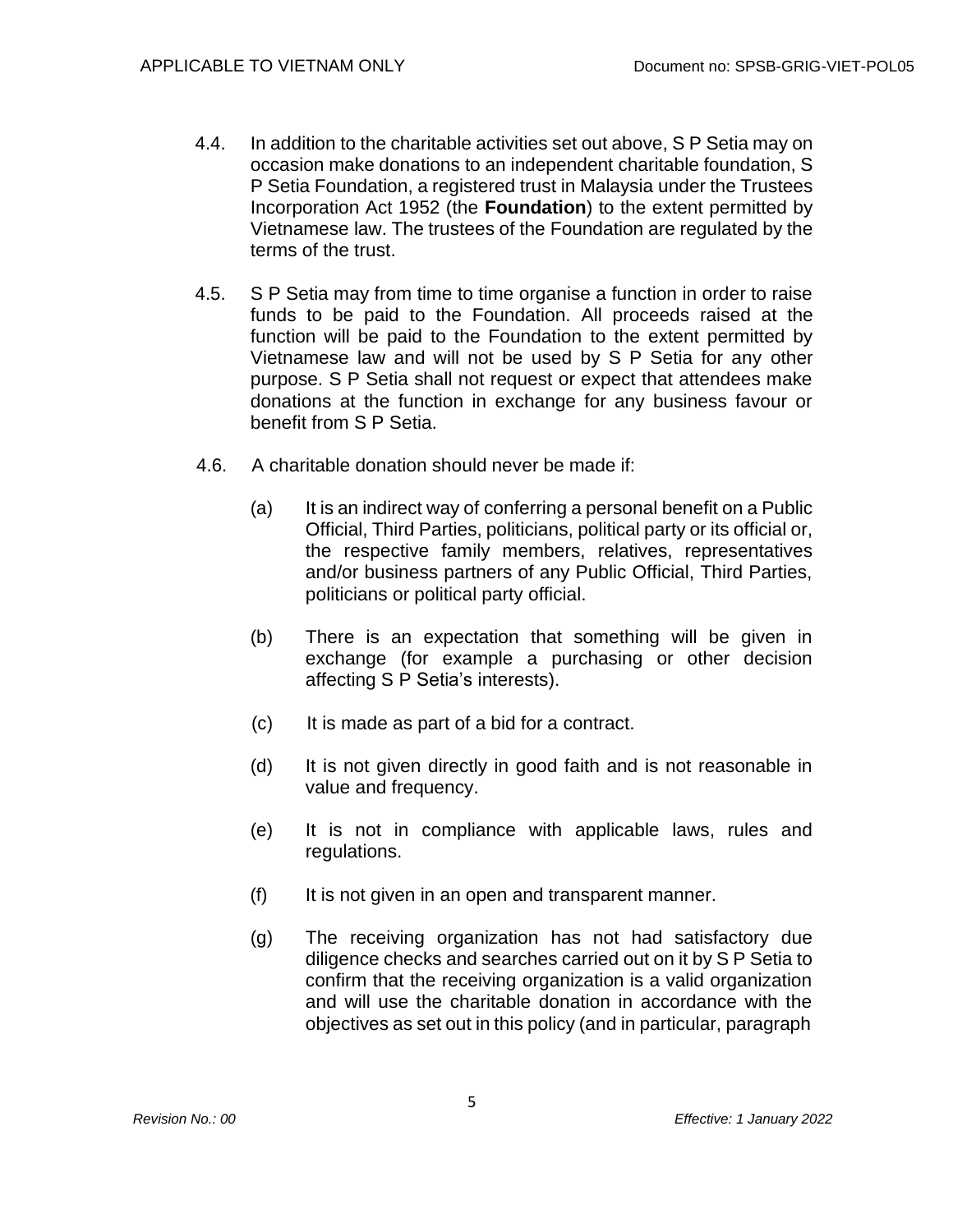4.3 above in respect of donations made) and that there are no conflicts of interest or apparent risks of unethical or corrupt behavior.

4.7. All Employees and Directors of S P Setia and Third Parties are entitled to make charitable donations in their individual capacity and not as a representative of S P Setia. Any decision to do so is entirely personal and voluntary and is a private matter.

### **5 Sponsorships**

- 5.1. Sponsorships differ from donations (whether political or charitable), although the same considerations apply to both sponsorships and donations. A sponsorship is the grant of a right to associate S P Setia's name, products and services with the sponsored individual or organization's service, product or activity in return for negotiated benefits. This right may be obtained through financial contributions or the provision of in-kind goods or services. The sponsored party may be an individual or an entity and the sponsorship may relate to the organization of an event.
- 5.2. The provision of sponsorships may, however, in some circumstances, give rise to the risk that its provision may be intended – or perceived to be – for the obtaining of an improper advantage. Therefore, care must be taken to ensure that any sponsorship activities do not create, or appear to create, an improper advantage for S P Setia.
- 5.3. The following principles should apply to sponsorships given by S P Setia:
	- (a) The sponsorship must not be made in conjunction with, as part of, or in relation to the negotiation of any bid, tender, contract renewal or prospective business relationship with parties associated with the receiving individual or entity;
	- (b) The sponsorship will not be used directly or indirectly to improperly influence any person's act or to make a decision in favour of S P Setia, including in the granting of licences, permits or approvals;
	- (c) The sponsorship should be intended to enhance S P Setia's institutional image, reputation and standing. There should not be any apparent risk to S P Setia's reputation and standing arising from the sponsorship;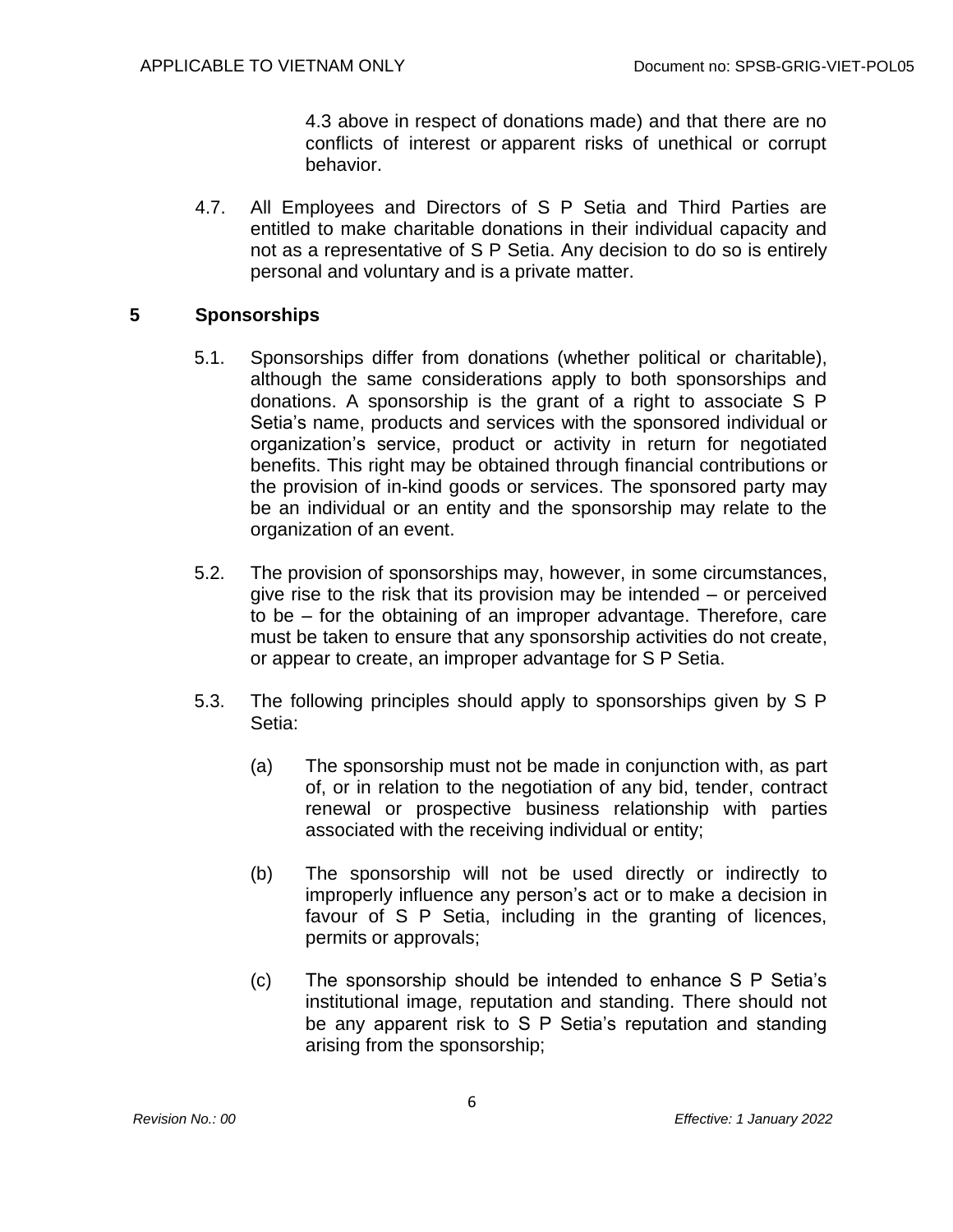- (d) There should not be any conflict of interest, or any perceived conflict of interest, between S P Setia, its Employees and/or Directors and the sponsored individual, entity or event;
- (e) S P Setia must assess the specific obligations that must be undertaken as result of the sponsorship prior to the grant of the sponsorship;
- (f) The level of sponsorship provided should correspond with the level of benefit received by S P Setia, which can include the enhanced institutional image, reputation and standing of S P Setia;
- (g) S P Setia forbids any Employee or Director directly or indirectly from providing any sponsorship in the course of his/her employment as a way to obtain a personal advantage in a commercial transaction; and
- (h) The sponsorship must not be made in relation to any political activities.
- 5.4. S P Setia may exercise its discretion to provide sponsorship to an individual or entity, including in relation to an event. However, commercial justification for the sponsorship must be provided. The following considerations are non-exhaustive and may apply to S P Setia's decision as to how sponsorships should be granted:
	- (a) The sponsorship may result in the generation of sales for S P Setia's properties;
	- (b) An increase in footfall at S P Setia developments may indirectly generate revenue for S P Setia (for example, a sponsored concert at one of S P Setia's developments may indirectly increase the revenue of the S P Setia's tenants at that development or result in the generation of sales of S P Setia's properties at those developments);
	- (c) The perceived improvement or strengthening of S P Setia's institutional image and its developments from the perspective of S P Setia's targeted audience;
	- (d) The perceived improvement or strengthening of S P Setia's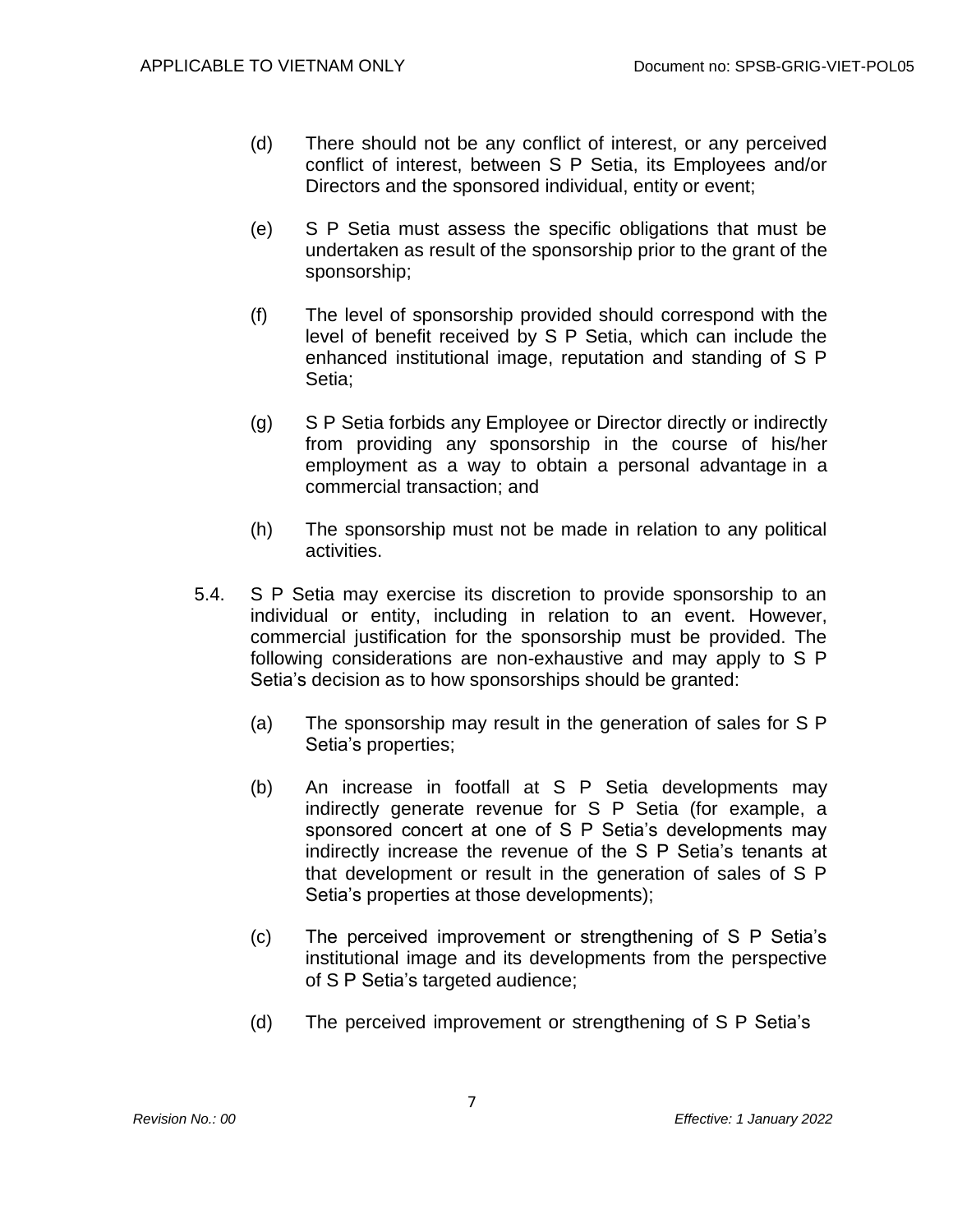institutional image via positive media relations and coverage of S P Setia's developments, products and services;

- (e) The strengthening of S P Setia's institutional image and presence within the industry; or
- (f) The enhancement of S P Setia's corporate citizenship and/or promotion of S P Setia's Corporate Social Responsibility activities.
- 5.5. S P Setia must not use sponsorships to strengthen general relationships for improper or corrupt purposes. The granting of sponsorships is subject to due diligence and must be analysed by the authorised Employees within the relevant business unit or support unit, in consultation with IGU. The Employees responsible for the conduct of due diligence and reviewing of sponsorship requests should have consideration of the following:
	- (a) An understanding of how the sponsorship will be used. In addition, the relevant Head responsible for raising the sponsorship application must be satisfied that the sponsorship will not be used directly or indirectly to improperly influence any person's act or to make a decision in favour of S P Setia. In particular, it should be clear at the outset that S P Setia will not be receiving any benefit other than those derived from its association as sponsor with the individual, entity or event;
	- (b) Whether there are any current, pending or potential business relationships with any parties associated with the receiving individual or entity and the risks of whether the sponsorship activity would create, or appear to create, an improper advantage to S P Setia, its Directors and/or Employees;
	- (c) Whether any possible conflicts of interest may arise from any current, pending or potential business relationships between S P Setia, its Directors and/or Employees with the receiving individual or entity or parties associated with it;
	- (d) Whether the receiving entity's culture or ethical values are aligned with S P Setia's;
	- (e) Whether there is a history of bribery-related issues or other irregularities involving the receiving individual or entity;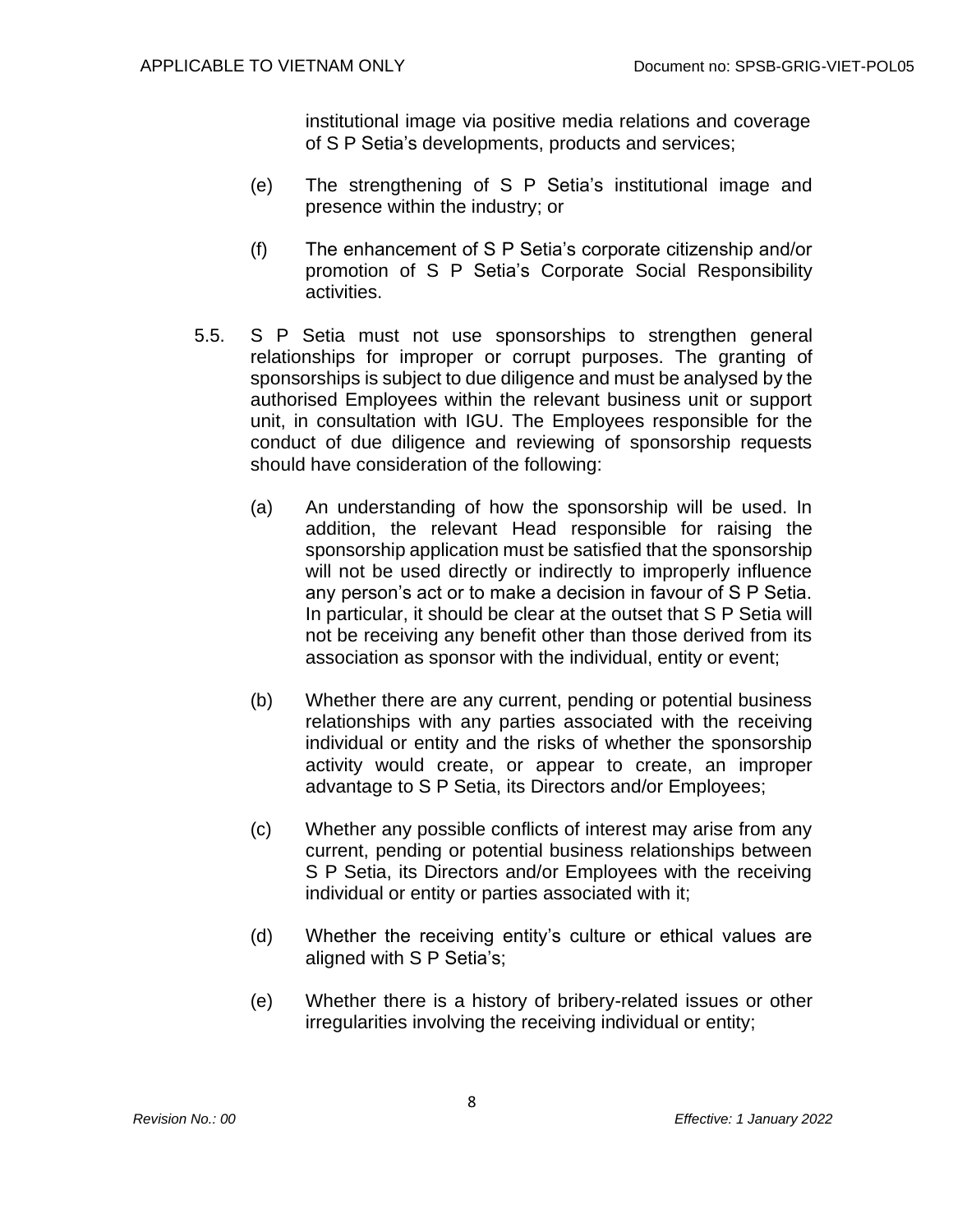- (f) The mode in which the sponsorship will be paid, *e.g.* will the sponsorship be paid via bank transfer to a bank account in the name of the receiving individual or entity and in which country location; and
- (g) Whether the amount of sponsorship commensurates with the stated purpose of and anticipated benefits from the sponsorship.
- 5.6. If it is discovered upon conducting due diligence on the receiving party that it is affiliated with a government-related entity, Public Official, political candidate, political official, and/or political party, or in respect of any political activities, such affiliations or activities should be fully and accurately disclosed including details relating to government department/branch or political party; the nature of the affiliate's control and extent of ownership of the receiving party, the key officers and directors of the affiliate and any other relevant information; and whether there are any ongoing or contemplated transactions or applications for the granting of licences, permits or approvals with the relevant government entity or Public Official.
- 5.7. The relevant Head responsible for the sponsorship application shall record or ensure that the sponsorship, on approval, shall be recorded in the Sponsorship Register. The Sponsorship Register shall be monitored by the IGU. The IGU will provide further information in respect of the Sponsorship Register under the standard operating procedure on sponsorships.
- 5.8. For further information on S P Setia's existing framework and guidelines on the approval of sponsorships, please refer to the applicable standard operating procedure.

### **6 Reporting**

6.1. If a current or prospective business partner, customer, Public Official, charitable organization, political candidate or party official promises or offers any benefit, or makes any threat, in connection with a donations (whether charitable or political) or sponsorship request, the request should be denied and the incident should be reported to the IGU. Please refer to the Whistleblowing Policy for detailed guidance.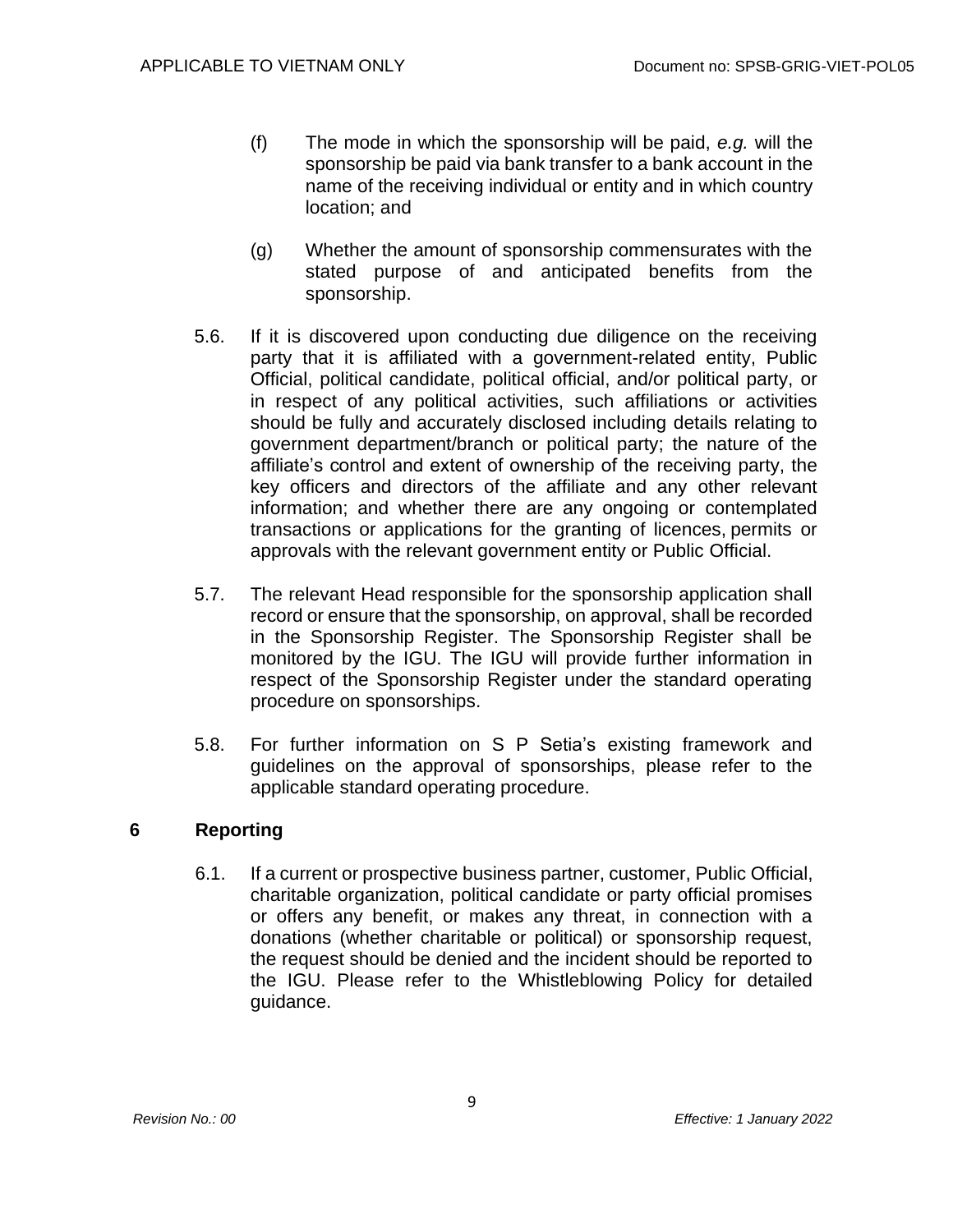### **7 Your Responsibilities**

- 7.1. You must ensure that you read, understand and comply with this Policy and the relevant standard operating procedures.
- 7.2. You are required to avoid any activity that might lead to, or suggest, a breach of this Policy.
- 7.3. You must notify your Head or the IGU as soon as possible if you genuinely believe or suspect that a breach of this Policy has occurred, or may occur in the future.
- 7.4. It is a disciplinary offence for you to not comply with the terms of this Policy.

This policy has been approved by the Board of Directors on 23 November 2021.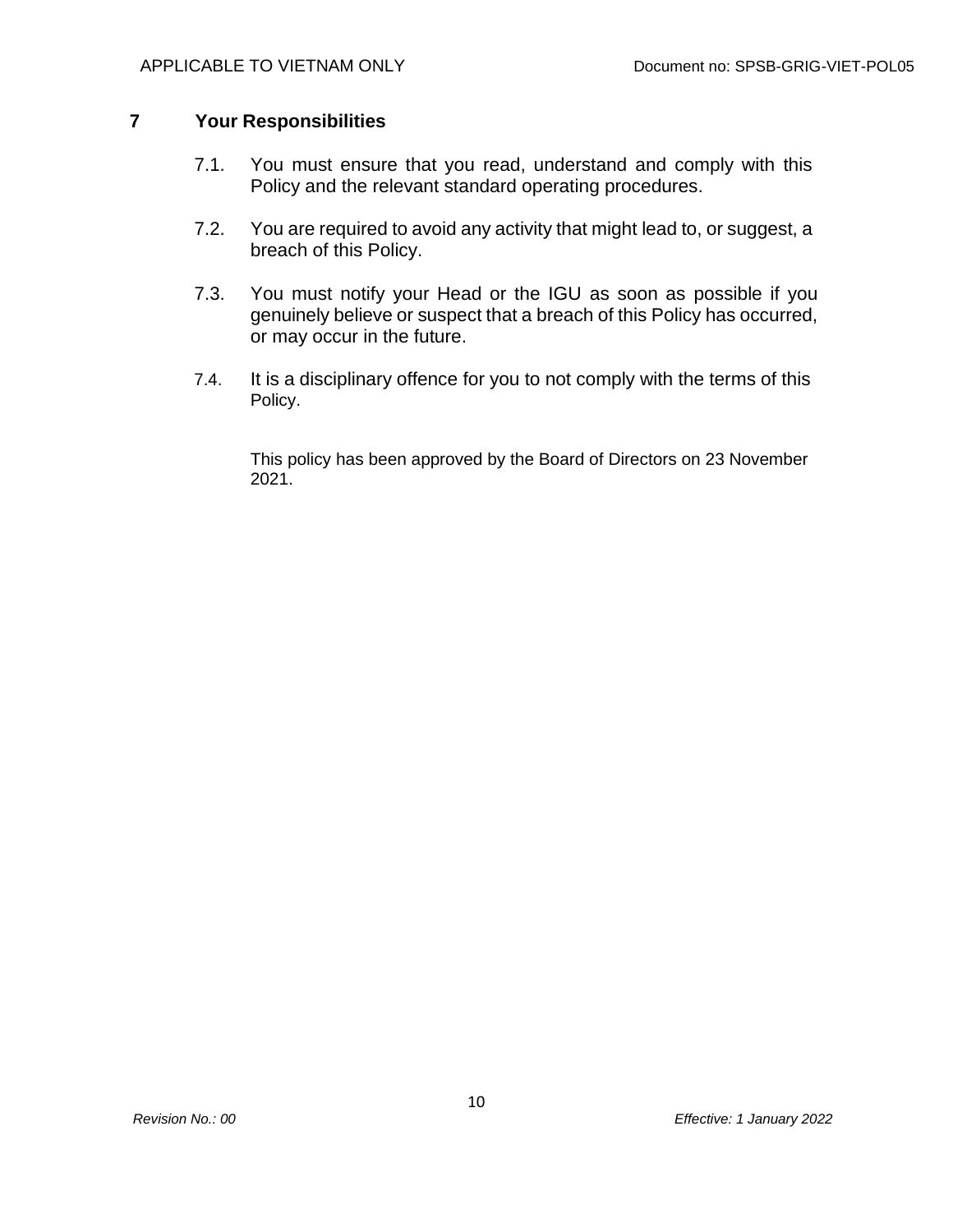

# **Chính sách Quyên góp và tài trợ**

*Chính sách này được viết bằng tiếng Việt và tiếng Anh. Cả hai phiên bản ngôn ngữ đều có giá trị như nhau. Trong trường hợp không có sự nhất quán giữa hai phiên bản được đề cập ở trên, phiên bản tiếng Anh sẽ được ưu tiên áp dụng trong việc xác định tinh thần, mục đích và ý nghĩa của Chính sách này.*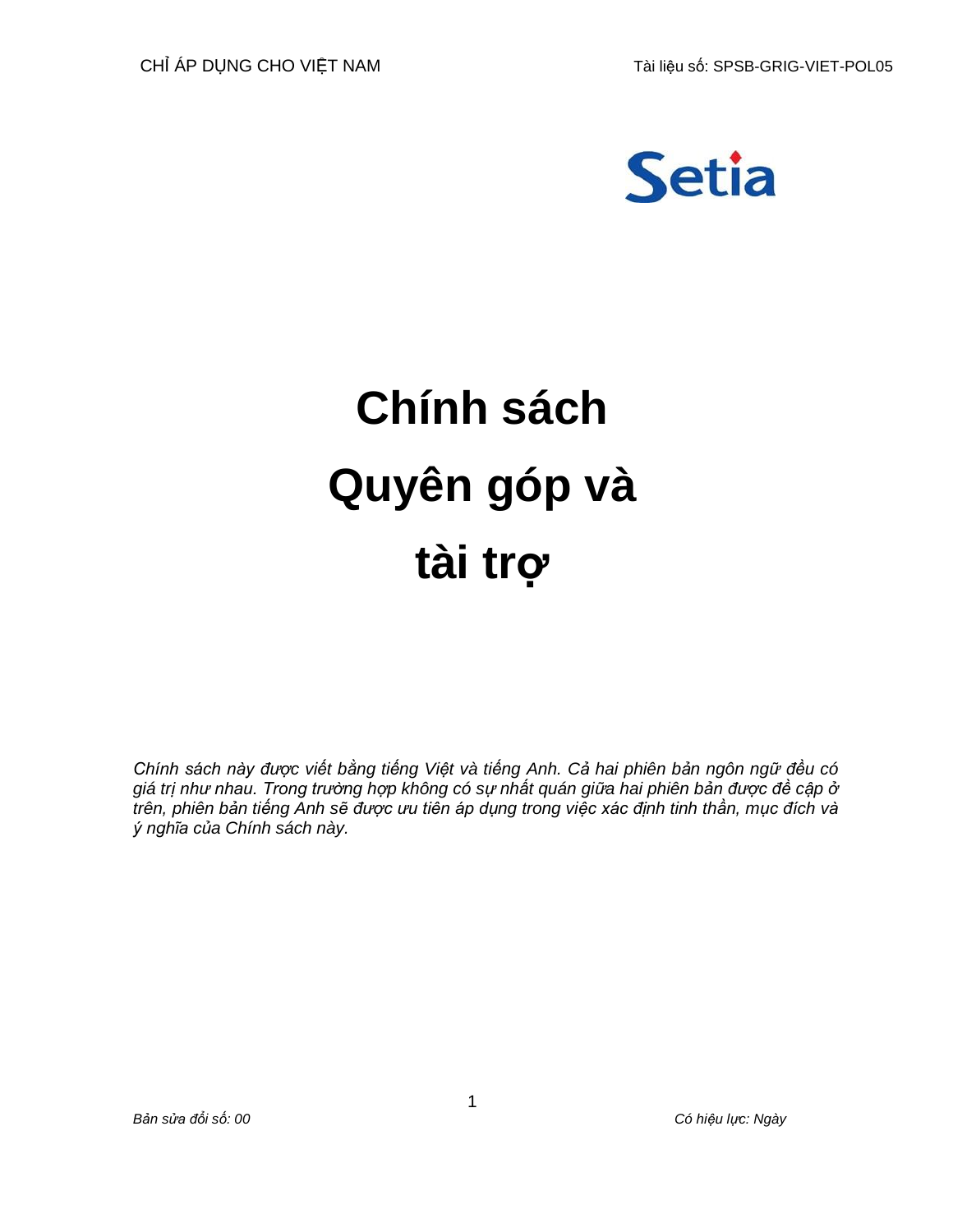# **1 Chính sách Quyên góp và tài trợ của S P Setia**

- 1.1. Chính sách này quy định về các khoản quyên góp của S P Setia, Nhân viên, Giám đốc hoặc Bên thứ ba đang hoạt động với tư cách doanh nghiệp của và thay mặt cho S P Setia (**Chính sách**). Chính sách này cũng quy định các trường hợp mà S P Setia có thể tiến hành tài trợ cho các cá nhân hoặc tổ chức, kể cả các trường hợp liên quan đến các sự kiện.
- 1.2. Chính sách này nên được đọc cùng với Chính sách Chống hối lộ và tham nhũng của S P Setia, Bộ quy tắc ứng xử và đạo đức trong kinh doanh của S P Setia.

# **2 Các thuật ngữ được định nghĩa**

- 2.1. **Giám đốc** nghĩa là một Giám đốc được bổ nhiệm vào Hội đồng quản trị của S P Setia và chỉ hiện diện trong phạm vi Việt Nam, Giám đốc nghĩa là (i) thành viên hội đồng thành viên nếu S P Setia xuất hiện tại Việt Nam dưới hình thức công ty trách nhiệm hữu hạn hoặc (ii) thành viên hội đồng quản trị hoặc thành viên ban điều hành nếu S P Setia xuất hiện tại Việt Nam dưới hình thức công ty cổ phần, hoặc (iii) giám đốc hoặc tổng giám đốc do S P Setia chỉ định làm chủ sở hữu duy nhất, hoặc do hội đồng thành viên hoặc ban quản lý của pháp nhân chỉ định nếu S P Setia xuất hiện tại Việt Nam dưới hình thức tương ứng là công ty trách nhiệm hữu hạn hoặc công ty cổ phần.
- 2.2. **Nhân viên** nghĩa là bất kỳ cá nhân nào làm việc ở bất kỳ cấp độ nào dưới sự quản lý, vận hành và giám sát của S P Setia, không phân biệt tên thỏa thuận giữa các bên, bao gồm cán bộ, quản lý cấp cao, thực tập sinh, nhân viên được biệt phái, nhân viên đại lý của S P Setia, dù ký hợp đồng lao động toàn thời gian, lao động bán thời gian, lao động cố định, lao động có thời hạn hay lao động tạm thời.
- 2.3. **Đơn vị Quản trị và Liêm chính** hoặc **IGU** nghĩa là đơn vị quản trị và liêm chính của S P Setia, giữ trách nhiệm chính và thường nhật trong công tác thực hiện và giám sát Chính sách này, cũng như giám sát mục đích sử dụng và hiệu quả của Chính sách.
- 2.4. **Trưởng bộ phận**, khi liên quan đến một Nhân viên, nghĩa là người đứng đầu bộ phận, người đứng đầu đơn vị kinh doanh, Giám đốc, Tổng giám đốc, và nếu bối cảnh yêu cầu, là Tổng giám đốc bộ phận, Phó chủ tịch điều hành, Phó chủ tịch điều hành cấp cao, Giám đốc Khối vận hành hoặc Giám đốc điều hành, Giám đốc Khối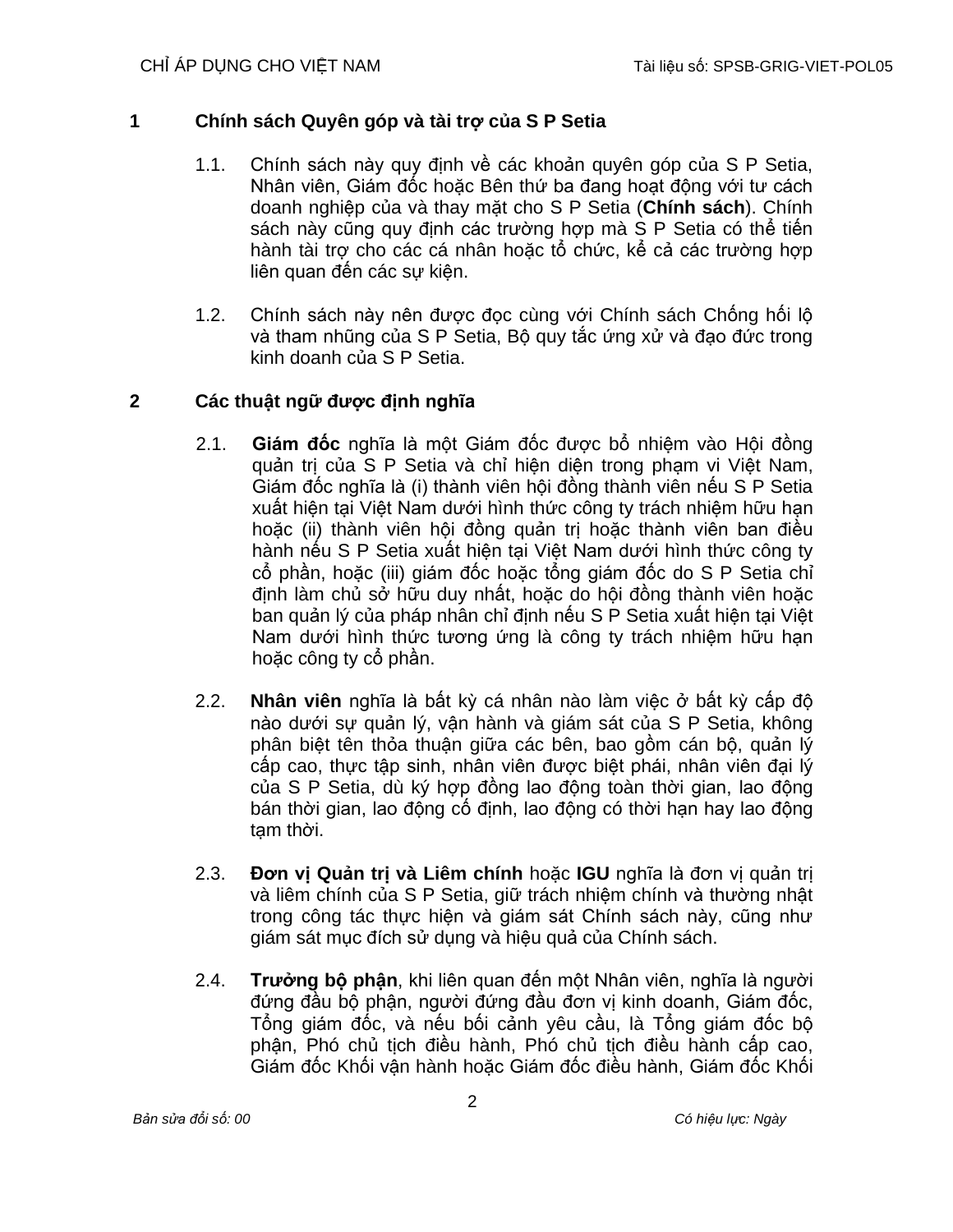vận hành của S P Setia hoặc Giám đốc điều hành của S P Setia trong trách nhiệm báo cáo của Nhân viên.

- 2.5. **Công chức** nghĩa là một cá nhân: (i) giữ vị trí trong bộ phận lập pháp, hành chính hoặc tư pháp dưới bất kỳ hình thức nào; hoặc (ii) thực thi công vụ hoặc thực hiện các hoạt động công công cho hay thay mặt cho một quốc gia hoặc vùng lãnh thổ (hoặc phân khu của những quốc gia hoặc vùng lãnh thổ này) hoặc cho bất kỳ cơ quan công quyền hoặc doanh nghiệp công nào (bao gồm các công ty và doanh nghiệp liên kết với chính phủ và các công ty và doanh nghiệp thuộc sở hữu nhà nước hoặc do nhà nước kiểm soát); hoặc (iii) là quan chức hoặc đại diện của một tổ chức quốc tế công cộng (chẳng hạn như Liên Hợp Quốc hoặc cơ quan tương tự).
- 2.6. **Sổ đăng ký tài trợ** là sổ đăng ký được IGU thực hiện và duy trì vì mục đích của Chính sách này.
- 2.7. **S P Setia** nghĩa là S P Setia Berhad và các công ty con của tổ chức và bất kỳ thực thể kinh doanh nào được S P Setia Berhad trực tiếp hoặc gián tiếp (i) sở hữu toàn bộ hoặc đa số; hoặc (ii) kiểm soát; hoặc (iii) chịu sự quản lý của S P Setia Berhad, thông tin chi tiết có tại: https://www.spsetia.com/enus/corporate/business-performance/investor-relations.
- 2.8. **Bên thứ ba/Các bên thứ ba** bao gồm tất cả các cá nhân tại bất kỳ thời điểm nào thực hiện (hoặc có ý định thực hiện) các dịch vụ cho hoặc thay mặt cho bất kỳ pháp nhân nào trong S P Setia, bao gồm mọi pháp nhân được thuê (theo hợp đồng hoặc theo cách khác) hoặc được thanh toán để đại diện cho bất kỳ thực thể nào trong S P Setia như nhà cung cấp, nhà phân phối, đối tác kinh doanh, đại lý, đại diện, bên trung gian, bên môi giới, người giới thiệu, nhà tài trợ, nhà tư vấn, nhà thầu, cố vấn và các Công chức tiềm năng.
- 2.9. **Bạn** hoặc **Của bạn** nghĩa là tất cả các cá nhân là đối tượng của Chính sách này.

# **3 Quyên góp chính trị**

3.1. S P Setia, Nhân viên, Giám đốc hoặc Bên thứ ba của S P Setia không được phép, trong bất kỳ trường hợp nào, thực hiện các hành động quyên góp (bằng tiền mặt hoặc hiện vật) liên quan đến bất kỳ hoạt động chính trị nào, bao gồm cả quyên góp cho các ứng cử viên chính trị, quan chức chính trị, các đảng phái chính trị hoặc tổ chức quỹ chính trị trên danh nghĩa của S P Setia. Các khoản đóng góp bằng hiện vật có thể bao gồm hành vi tham gia vào các chiến dịch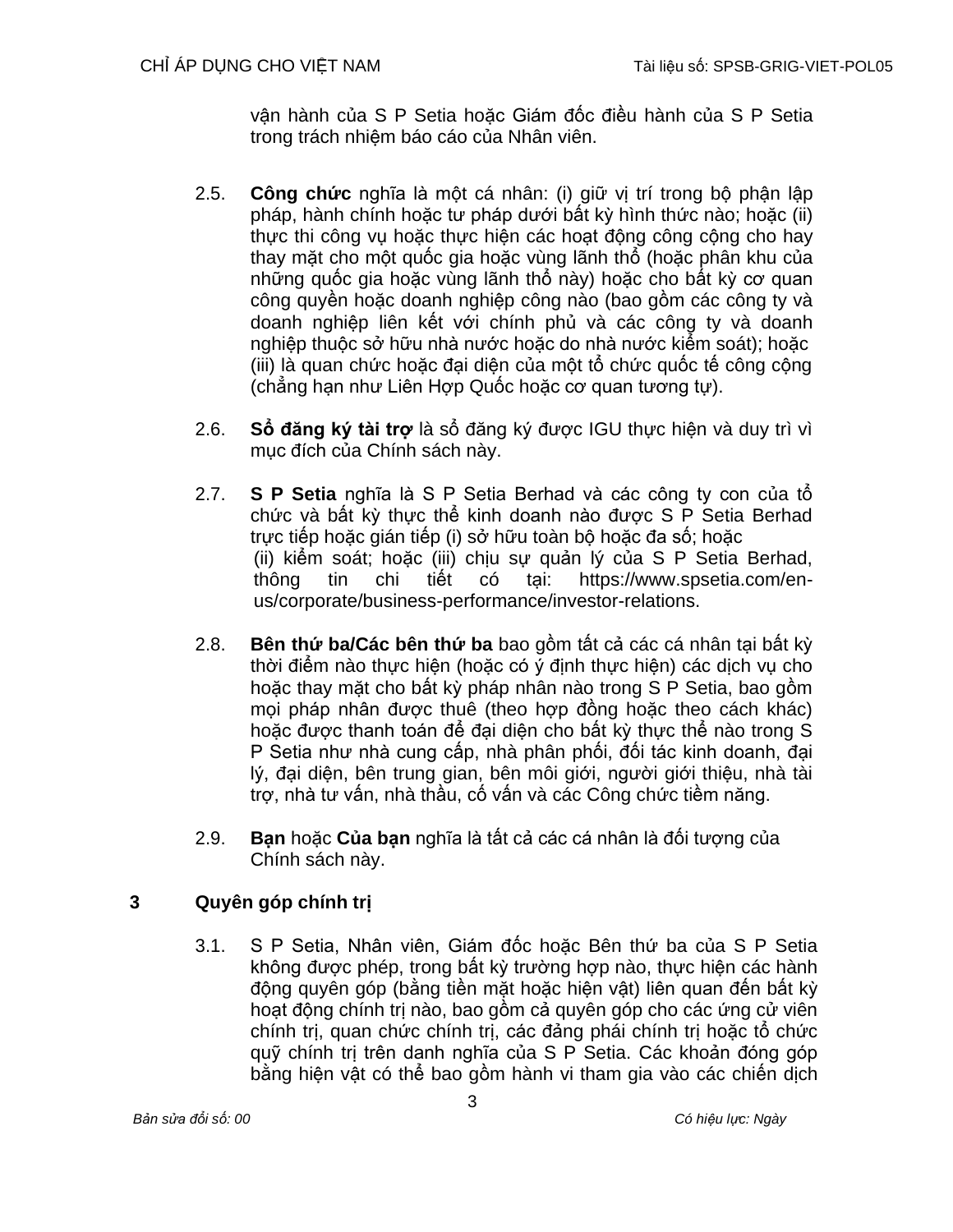chính trị trong giờ làm việc được trả lương và/hoặc sử dụng các hỗ trợ về mặt hành chính, cơ sở vật chất, thiết bị và vật tư của S P Setia.

- 3.2. Nếu bạn biết hoặc có lý do nghi ngờ một Nhân viên hoặc Giám đốc của S P Setia hoặc một Bên thứ ba có thể đã thực hiện hoặc có ý định thực hiện quyên góp chính trị trên danh nghĩa của S P Setia, thì bạn phải báo cáo cho IGU.
- 3.3. Mặc dù có quy định cấm nêu trên, tất cả Nhân viên và Giám đốc của S P Setia và các Bên thứ ba vẫn có quyền tham gia vào tiến trình chính trị dưới tư cách cá nhân của bản thân và không phải với tư cách là đại diện của S P Setia. Bất kỳ quyết định nào như vậy cũng hoàn toàn là một quyết định cá nhân, tự nguyện và là vấn đề riêng tư của cá nhân đó.
- 3.4. Khi tham gia vào các hoạt động chính trị, tất cả Nhân viên và Giám đốc của S P Setia và Bên thứ ba phải tham gia với tư cách cá nhân, và phải luôn nói rõ quan điểm và hành động của mình là của cá nhân chứ không phải của S P Setia.
- 3.5. Nhân viên và Giám đốc của S P Setia và các Bên thứ ba không được sử dụng vị trí của mình trong S P Setia để ép buộc hoặc gây áp lực cho Nhân viên hoặc Giám đốc hoặc Bên thứ ba khác trong việc quyên góp hoặc ủng hộ hoặc phản đối bất kỳ ứng cử viên chính trị, quan chức chính trị hoặc đảng phái chính trị nào.

# **4 Quyên góp từ thiện**

- 4.1. S P Setia tự hào rằng tập đoàn luôn cam kết mạnh mẽ vì các cộng đồng ở nơi mình hoạt động. Mặc dù tổ chức khuyến khích các hoạt động quyên góp từ thiện, tất cả các khoản đóng góp phải được thực hiện theo các tiêu chuẩn đạo đức cao của tổ chức và tuân thủ tất cả các luật lệ hiện hành.
- 4.2. Các tổ chức từ thiện thường xuyên có kết nối với Công chức, các đối tác kinh doanh cũng các nhà cung cấp ở hiện tại hoặc tương lai. Do đó, trong một số trường hợp, sẽ có rủi ro là các khoản quyên góp từ thiện này có thể gây ra ảnh hưởng không thích hợp đến một số cá nhân hoặc tổ chức có mối liên hệ với tổ chức từ thiện được đề cập. Vì vậy cho nên quyên góp từ thiện là một lĩnh vực tiềm ẩn nguy cơ vi phạm Chính sách Chống hối lộ và tham nhũng của S P Setia.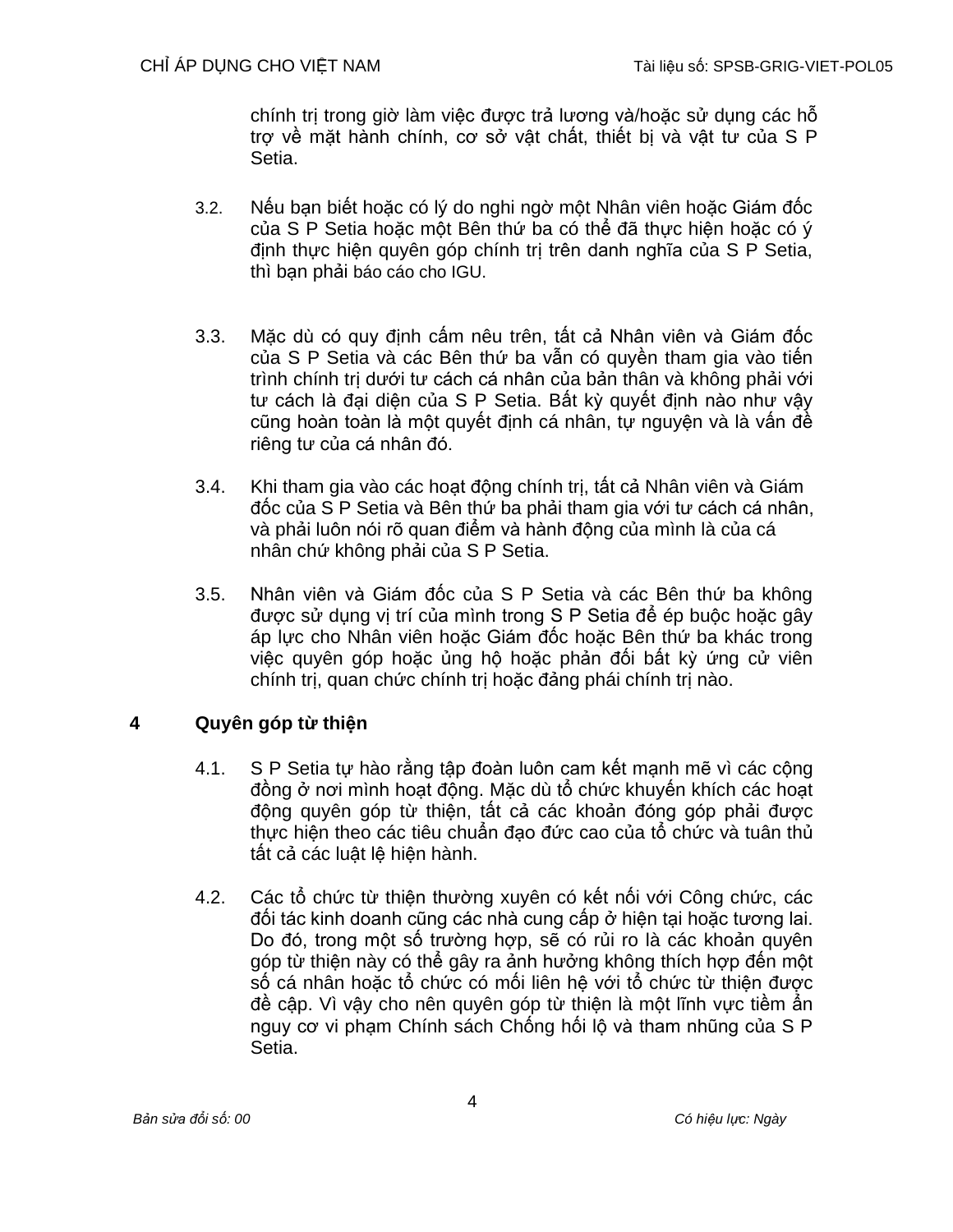- 4.3. Đặc biệt, các hoạt động quyên góp từ thiên do S P Setia thực hiện dưới danh nghĩa của mình nên được thực hiện với các mục tiêu sau:
	- (a) Thực hiện các sáng kiến nhằm cứu trợ các cá nhân và/hoặc tổ chức gặp nạn do dịch bệnh, thiên tai hoặc các trường hợp khẩn cấp tương tự khác.
	- (b) Cung cấp sự hỗ trợ để đáp ứng nhu cầu của những cá nhân có hoàn cảnh khó khăn, khuyết tật, nghèo khó hoặc bị mắc bệnh hiểm nghèo.
- 4.4. Ngoài các hoạt động từ thiện nêu trên, đôi khi S P Setia có thể quyên góp cho một quỹ từ thiện độc lập, Quỹ S P Setia, một quỹ tín thác được đăng ký tại Malaysia theo Đạo luật hợp nhất ủy thác năm 1952 (**Quỹ**) trong phạm vi được luật pháp Việt Nam cho phép. Những người được ủy thác của Quỹ chịu điều chỉnh bởi các điều khoản của quỹ tín thác.
- 4.5. Tùy từng thời điểm, S P Setia có thể tổ chức một hoạt động để gây quỹ trả cho Quỹ. Tất cả số tiền thu được tại hoạt động sẽ được trả cho Quỹ trong phạm vi được pháp luật Việt Nam cho phép và sẽ không được S P Setia sử dụng cho bất kỳ mục đích nào khác. S P Setia sẽ không yêu cầu hoặc mong đơi những người tham dư quyên góp tại hoạt động sử dụng khoản đóng góp để trao đổi lấy bất kỳ ưu đãi hoặc lợi ích kinh doanh nào từ S P Setia.
- 4.6. Không bao giờ được thực hiện một khoản quyên góp từ thiện nếu:
	- (a) Khoản quyên góp gián tiếp mang lại lợi ích cá nhân cho Công chức, Bên thứ ba, chính trị gia, đảng chính trị hoặc quan chức của đảng chính trị hoặc, các thành viên gia đình, người thân, đại diện và/hoặc đối tác kinh doanh tương ứng của bất kỳ Công chức, Bên thứ ba, chính trị gia hoặc quan chức của đảng chính trị nào.
	- (b) Khoản quyên góp chứa kỳ vọng sẽ đổi được một thứ gì đó (ví dụ: quyết định mua hàng hoặc quyết định khác ảnh hưởng đến lợi ích của S P Setia).
	- (c) Khoản quyên góp được thực hiện như một phần trong một cuộc đấu thầu giành hợp đồng.
	- (d) Khoản quyên góp không được trao trực tiếp cùng với thiện chí và có giá trị cũng như tần suất trao tăng không hợp lý.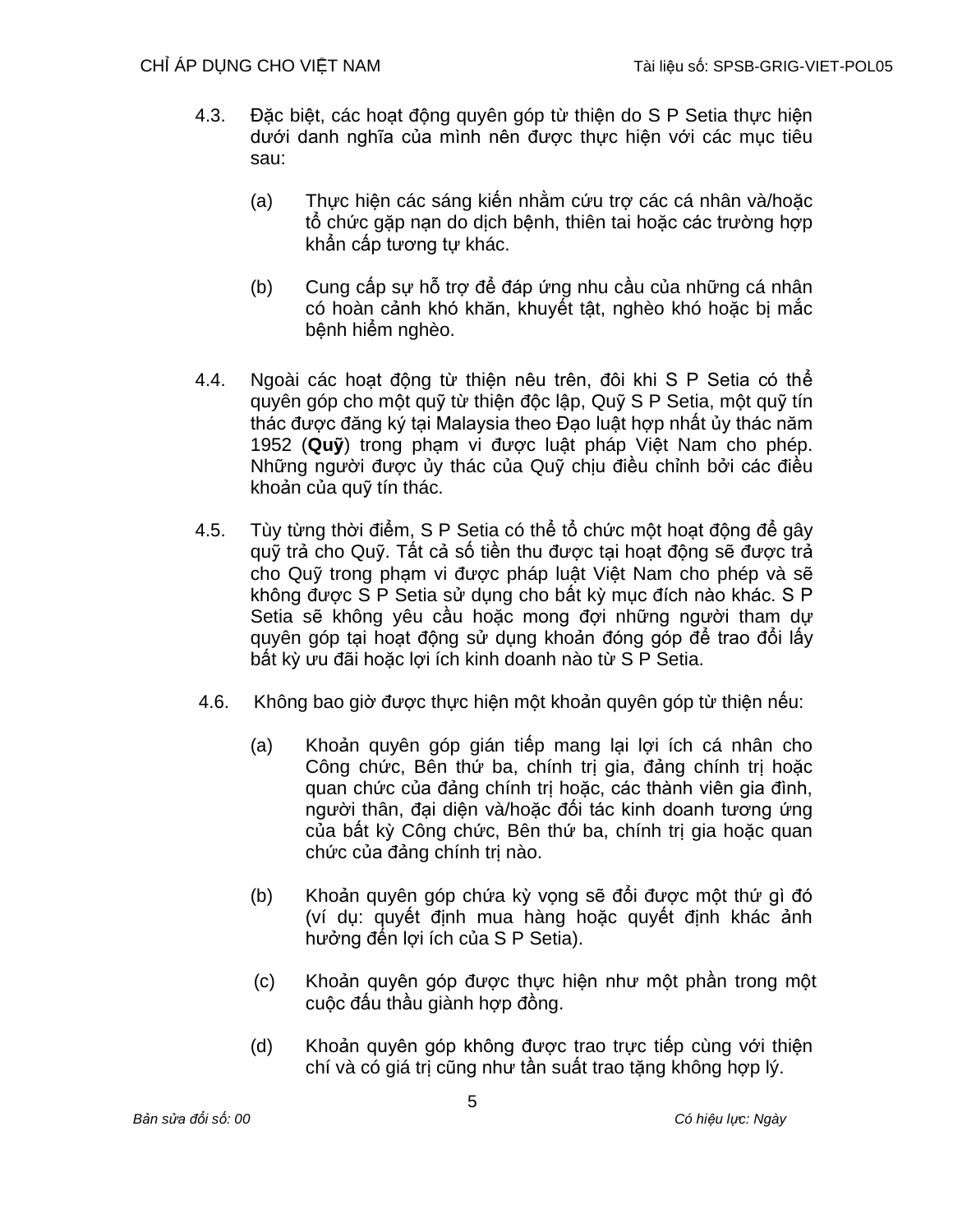- (e) Khoản quyên góp không tuân thủ luật lệ, quy tắc và quy định hiện hành.
- (f) Khoản quyên góp không được thực hiện công khai và minh bạch.
- (g) Tổ chức tiếp nhận quyên góp chưa thông qua các điều tra và kiểm tra thẩm định do S P Setia thực hiện nhằm xác nhận rằng tổ chức tiếp nhân quyên góp là một tổ chức hợp lệ và sẽ sử dụng khoản quyên góp từ thiện đúng với các mục tiêu được nêu trong chính sách này (và cụ thể hơn, trong đoạn 4.3 ở trên đối với các khoản đóng góp đã thực hiện) và không xuất hiện xung đột lợi ích hoặc rủi ro rõ ràng về hành vi phi đạo đức hoặc hành vi tham nhũng.
- 4.7. Tất cả Nhân viên và Giám đốc của S P Setia và các Bên thứ ba có quyền quyên góp từ thiện với tư cách cá nhân và chứ không phải là đại diện của S P Setia. Bất kỳ quyết định nào như vậy cũng hoàn toàn là một quyết định cá nhân, tự nguyện và là vấn đề riêng tư của cá nhân đó.

# **5 Tài trợ**

- 5.1. Tài trợ khác với quyên góp (dù là quyên góp chính trị hay từ thiện), mặc dù chúng tôi áp dụng một số điểm cần cân nhắc như nhau cho cả tài trợ và quyên góp. Tài trợ là quá trình cấp quyền liên kết tên, sản phẩm và dịch vụ của S P Setia với dịch vụ, sản phẩm hoặc hoạt động của cá nhân hoặc tổ chức được tài trợ để đổi lấy các lợi ích đã thương lượng. Quyền này có thể đạt được thông qua các khoản đóng góp tài chính hoặc cung cấp hàng hóa hay dịch vụ bằng hiện vật. Bên được tài trợ có thể là một cá nhân hoặc một tổ chức và công tác tài trợ có thể liên quan đến hoạt động tổ chức một sự kiện.
- 5.2. Tuy nhiên, trong một số trường hợp, việc cung cấp các khoản tài trợ có thể phát sinh rủi ro, khi khoản tài trợ được cấp có thể được sử dụng vào mục đích – hoặc được coi là sử dụng vào mục đích – đạt được một lợi thế không chính đáng. Do đó, cần phải thận trọng để đảm bảo rằng tất cả các hoạt động tài trợ đều không tạo ra, hay có vẻ như tạo ra, một lợi thế không chính đáng cho S P Setia.
- 5.3. Các nguyên tắc sau đây sẽ áp dụng đối với các hoạt động tài trợ do S P Setia cung cấp:
	- (a) Công tác tài trợ không được thực hiện phối hợp với, như là một phần của hoặc liên quan đến quá trình đàm phán của bất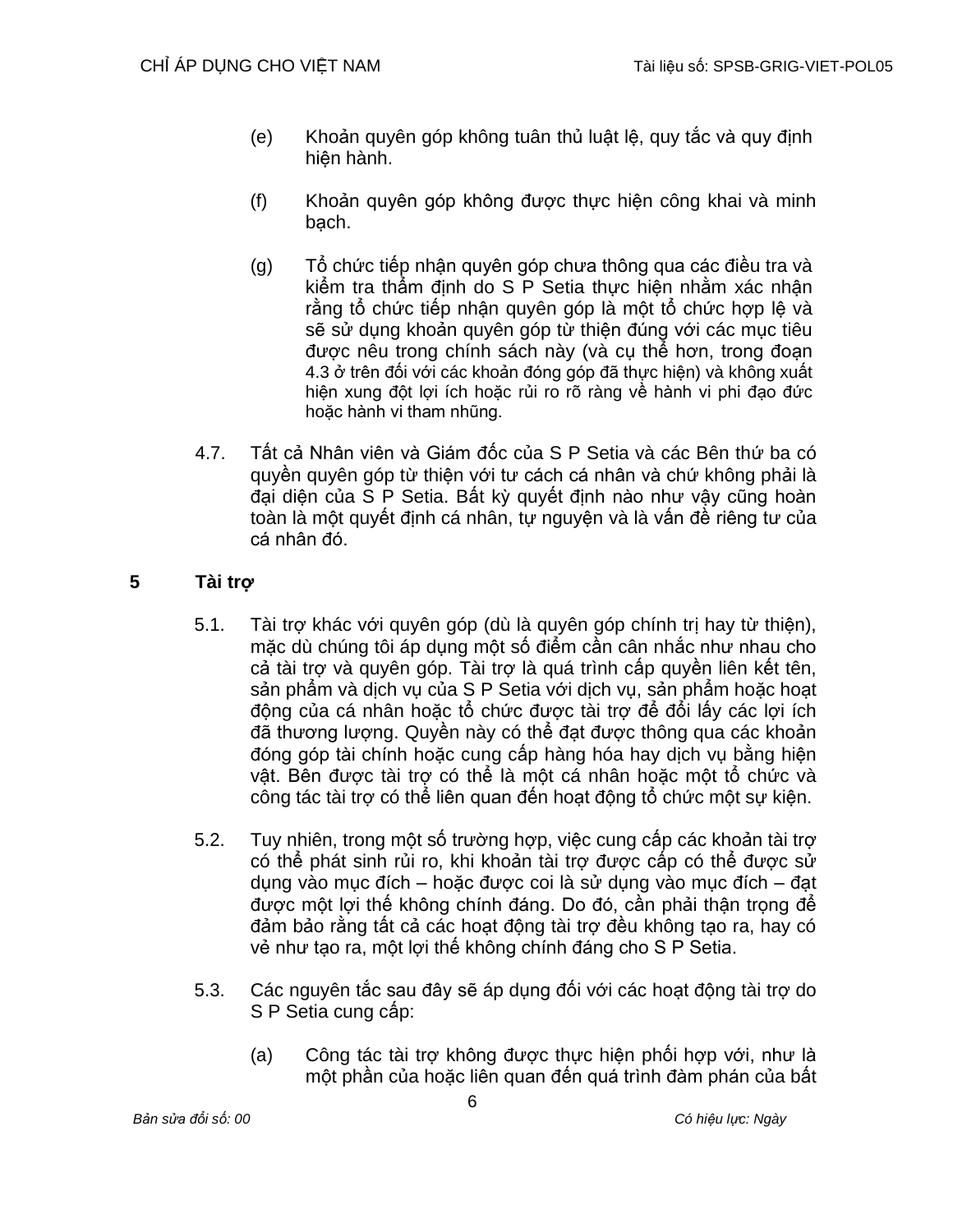kỳ đợt bỏ thầu, mời thầu, gia hạn hợp đồng hoặc quan hệ kinh doanh tiềm năng nào với các bên liên kết với cá nhân hoặc tổ chức nhận tài trợ;

- (b) Công tác tài trợ sẽ không được sử dụng trực tiếp hoặc gián tiếp để tạo ra ảnh hưởng không thích hợp đến hành động của bất kỳ cá nhân nào hoặc để đưa ra quyết định có lợi cho S P Setia, bao gồm cả việc cấp bằng, giấy phép hoặc phê duyệt;
- (c) Công tác tài trợ phải nhằm mục đích nâng cao hình ảnh, danh tiếng và vị thế của tổ chức S P Setia. Không được phát sinh rủi ro rõ ràng nào đối với danh tiếng và vị thế của S P Setia từ hoạt động tài trợ;
- (d) Không được có bất kỳ xung đột lợi ích hoặc được coi là xung đột lợi ích nào giữa S P Setia, Nhân viên và/hoặc Giám đốc của S P Setia với cá nhân, tổ chức hoặc sự kiện được tài trợ;
- (e) S P Setia phải đánh giá các nghĩa vụ cụ thể cần được thực hiện dưới dạng kết quả tài trợ trước khi đồng ý tài trợ;
- (f) Mức độ tài trợ được cung cấp phải tương ứng với mức độ lợi ích mà S P Setia nhận được, có thể bao gồm việc nâng cao hình ảnh, danh tiếng và vị thế tổ chức của S P Setia;
- (g) S P Setia nghiêm cấm tất cả Nhân viên hoặc Giám đốc trực tiếp hoặc gián tiếp cung cấp tài trợ trong quá trình làm việc như một cách thức để đạt được lợi thế cá nhân trong một giao dịch thương mại; và
- (h) Công tác tài trợ không được liên quan đến bất kỳ hoạt động chính trị nào.
- 5.4. S P Setia có thể quyết định cung cấp tài trợ cho một cá nhân hoặc tổ chức, kể cả liên quan đến một sự kiện. Tuy nhiên, phải đưa ra lý do thương mại cho công tác tài trợ đó. Các cân nhắc sau chưa đầy đủ và có thể áp dụng cho quyết định của S P Setia về cách thức cấp tài trợ:
	- (a) Công tác tài trợ có thể tạo ra doanh số cho các bất động sản của S P Setia;
	- (b) Số lượng khách tiếp cận các dự án phát triển của S P Setia gia tăng có thể gián tiếp tạo ra doanh thu cho S P Setia (ví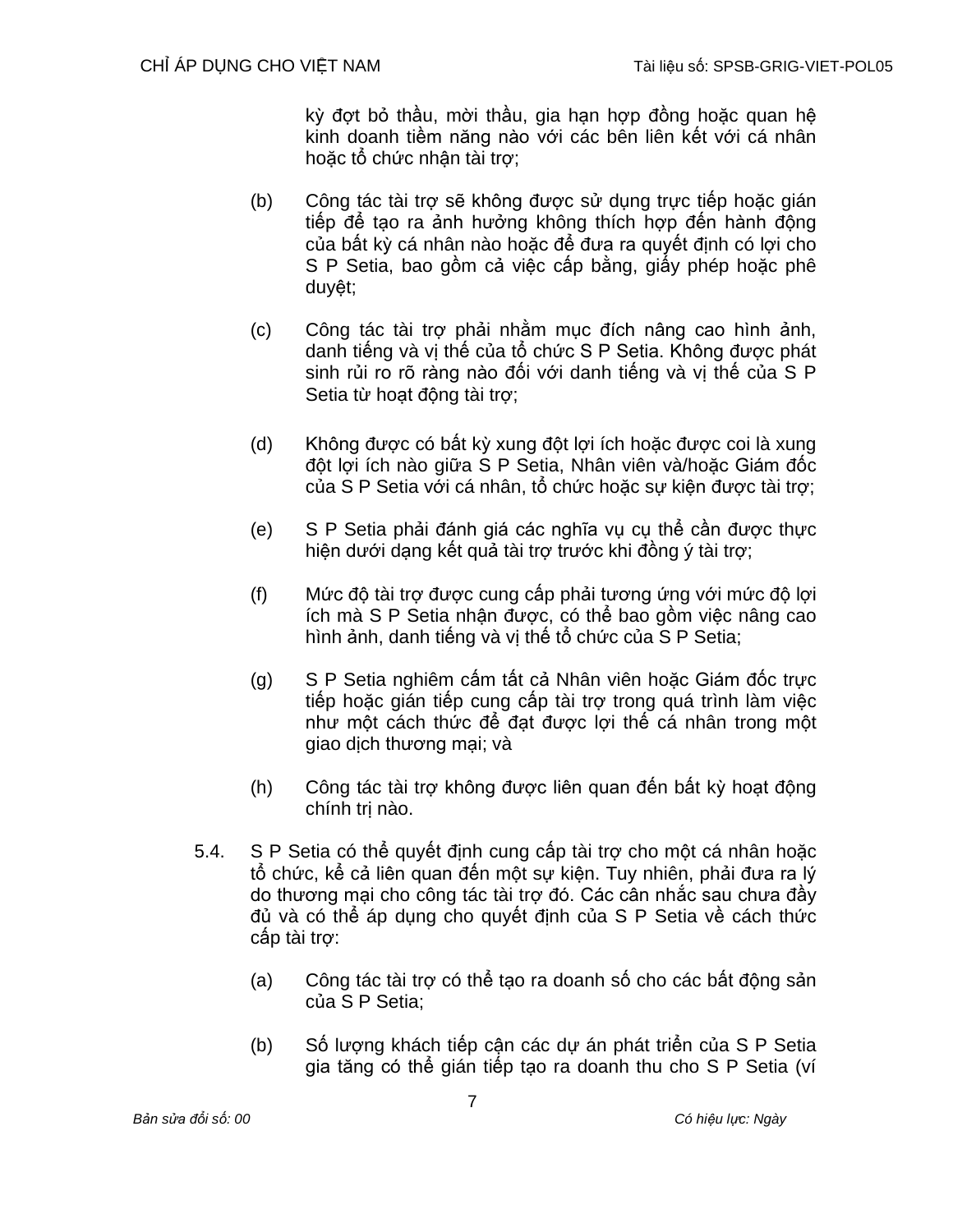dụ: một buổi hòa nhạc được tài trợ tại một trong những dự án phát triển của S P Setia có thể gián tiếp gia tăng doanh thu của những khách thuê của S P Setia tại dự án phát triển đó hoặc tạo ra doanh thu cho bất động sản của S P Setia tại các dự án phát triển đó);

- (c) Cải thiện hoặc củng cố đã nhận thức về hình ảnh tổ chức của S P Setia cũng như những dự án phát triển của công ty theo quan điểm của đối tượng mục tiêu của S P Setia;
- (d) Cải thiện hoặc củng cố đã nhận thức về hình ảnh tổ chức của S P Setia thông qua các quan hệ truyền thông và đưa tin tích cực về các dự án phát triển, sản phẩm và dịch vụ của S P Setia;
- (e) Củng cố hình ảnh tổ chức và sự hiện diện của S P Setia trong ngành; hoặc
- (f) Nâng cao trách nhiệm xã hội của doanh nghiệp tại S P Setia và/hoặc thúc đẩy các hoạt đông Trách nhiệm xã hội của doanh nghiệp tại S P Setia.
- 5.5. S P Setia không được sử dụng hoạt động tài trợ để củng cố các mối quan hệ chung cho các mục đích không chính đáng hoặc tham nhũng. Công tác cấp tài trợ phải được thẩm định và phân tích bởi các Nhân viên có thẩm quyền trong đơn vị kinh doanh hoặc đơn vị hỗ trợ có liên quan, cùng với sự tham vấn của IGU. Các Nhân viên chịu trách nhiệm về hoạt động tiến hành thẩm định và đánh giá các yêu cầu tài trợ cần phải cân nhắc những yếu tố sau:
	- (a) Hiểu biết về cách sẽ sử dụng khoản tài trợ. Ngoài ra, Trưởng bộ phận liên quan chịu trách nhiệm về việc đề xuất đăng ký tài trợ phải được đáp ứng điều kiện khoản tài trợ sẽ không được sử dụng trực tiếp hoặc gián tiếp để tạo ra ảnh hưởng không thích hợp đến hành động của bất kỳ cá nhân nào hoặc để đưa ra quyết định có lợi cho S P Setia. Đặc biệt, cần nêu rõ ràng ngay từ đầu rằng S P Setia sẽ không nhận được bất kỳ lợi ích nào ngoài những lợi ích thu được từ quan hệ liên kết của công ty với tư cách là nhà tài trợ đối với cá nhân, tổ chức hoặc sư kiện;
	- (b) Xem xét xem có bất kỳ mối quan hệ kinh doanh hiện tại, đang chờ xử lý hoặc tiềm năng nào với bất kỳ bên nào liên quan đến cá nhân hoặc tổ chức nhận tài trợ hay không, và đánh giá rủi ro về việc liệu hoạt động tài trợ có tạo ra, hoặc dường như tạo ra, một lợi thế không chính đáng cho S P Setia, các Giám đốc và/hoặc Nhân viên của công ty hay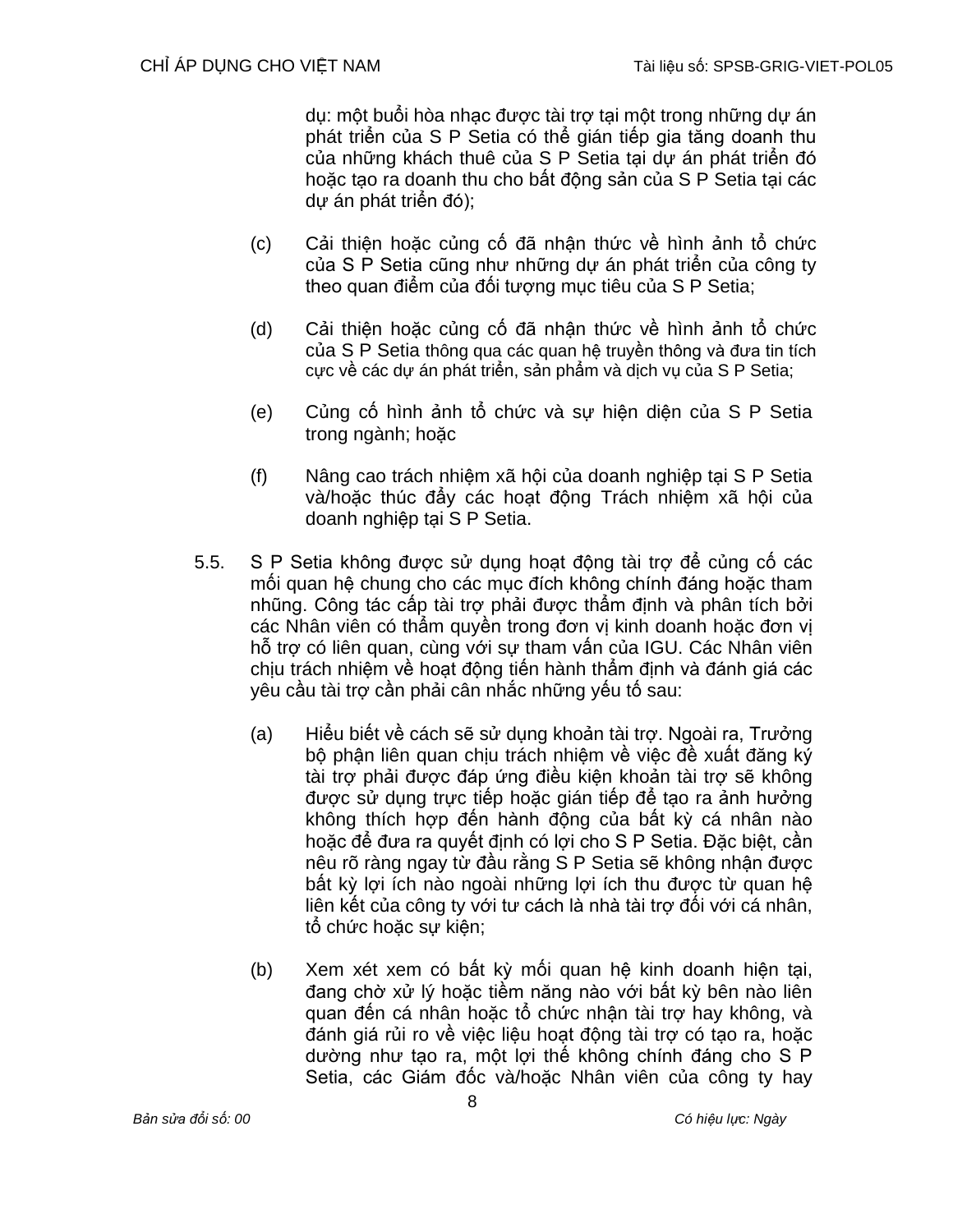không;

- (c) Xem xét xem có bất kỳ xung đột lợi ích nào có thể phát sinh từ mọi mối quan hệ kinh doanh hiện tại, đang chờ xử lý hoặc tiềm năng nào giữa S P Setia, các Giám đốc và/hoặc Nhân viên của công ty với cá nhân hoặc tổ chức tiếp nhận hoặc các bên liên quan với cá nhân hoặc tổ chức tiếp nhận hay không;
- (d) Xem xét xem văn hóa hoặc các giá trị đạo đức của đơn vị tiếp nhận có phù hợp với S P Setia hay không;
- (e) Xem xét xem cá nhân hoặc tổ chức tiếp nhận có tiền án về các vấn đề liên quan đến hối lộ hoặc các bất thường khác hay không;
- (f) Phương thức cấp tài trợ, *ví dụ* sẽ thanh toán khoản tài trợ qua chuyển khoản ngân hàng vào tài khoản ngân hàng dưới tên của cá nhân hoặc tổ chức tiếp nhận nào, và ở quốc gia nào; và
- (g) Xem xét xem số tiền tài trợ có tương xứng với mục đích đã nêu và lợi ích dự kiến từ hoạt động tài trợ hay không.
- 5.6. Nếu khi tiến hành thẩm định đối với bên tiếp nhận mà phát hiện ra rằng bên tiếp nhận có liên kết với một tổ chức liên quan đến chính phủ, Công chức, ứng cử viên chính trị, quan chức chính trị và/hoặc đảng phái chính trị, hoặc liên quan đến bất kỳ hoạt động chính trị nào, các mối quan hệ liên kết đó hoặc các hoạt động đó phải được khai báo đầy đủ và chính xác, bao gồm các thông tin chi tiết liên quan đến bộ phận/chi nhánh chính phủ hoặc đảng phái chính trị; bản chất của sự kiểm soát của bên liên kết và mức độ sở hữu của bên tiếp nhận, các cán bộ và giám đốc chủ chốt của bên liên kết và bất kỳ thông tin liên quan nào khác; và xem xét xem có bất kỳ giao dịch hoặc đơn xin cấp phép, giấy phép hoặc phê duyệt nào đang diễn ra hoặc được dự kiến diễn ra đối với cơ quan chính phủ hoặc Công chức liên quan hay không.
- 5.7. Trưởng bộ phận liên quan chịu trách nhiệm về đơn xin tài trợ sẽ ghi lại hoặc đảm bảo rằng hoạt động tài trợ, khi được phê duyệt, sẽ được lập hồ sơ trong Sổ đăng ký tài trợ. Sổ đăng ký tài trợ sẽ được IGU giám sát. IGU sẽ cung cấp thêm thông tin về Sổ đăng ký tài trợ theo quy trình hoạt động tiêu chuẩn về tài trợ.